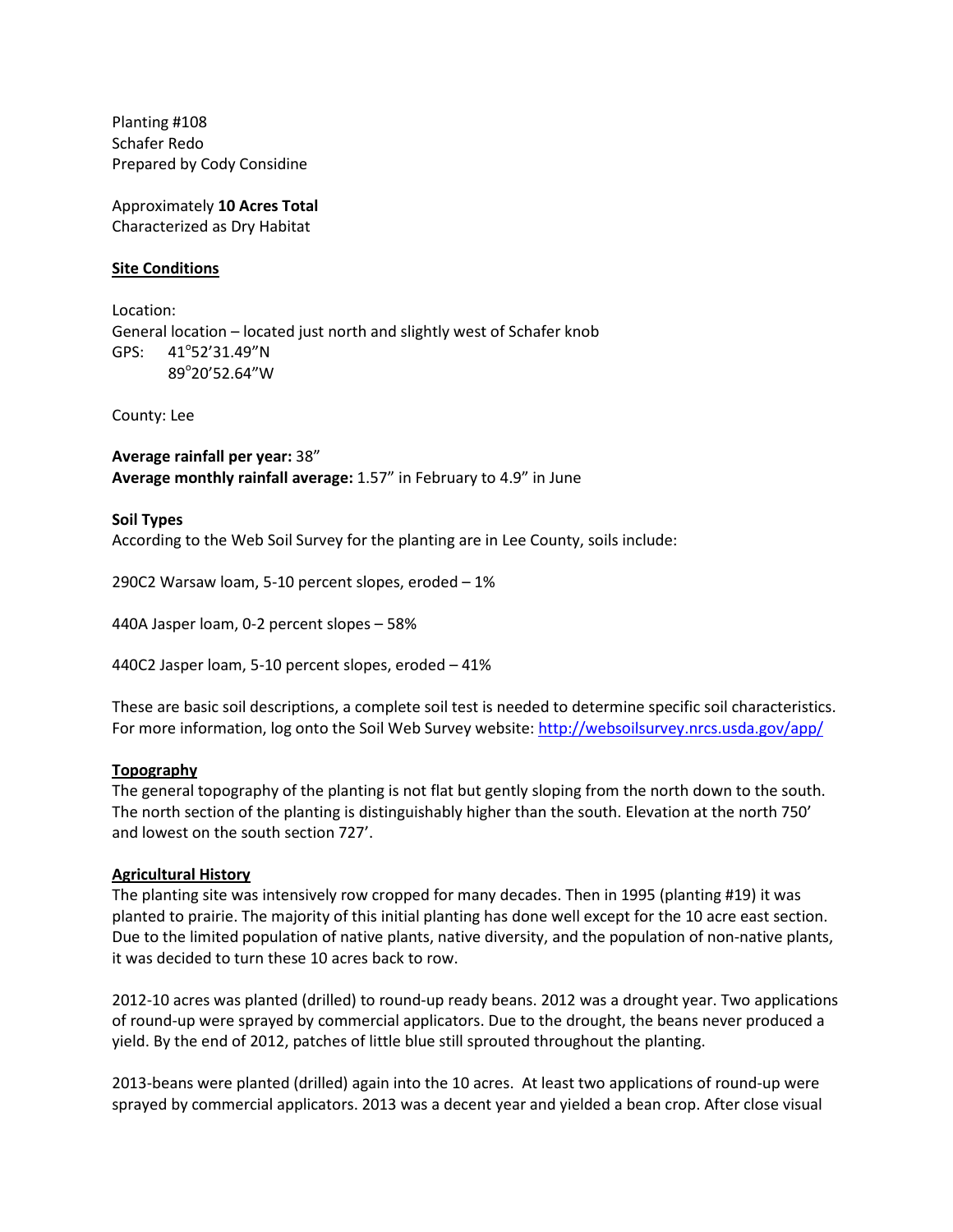inspection of the area, it was decided to convert the 10 acre bean field back to prairie. Prairie was planted in the fall of 2013.

### **Site Preparations**

After the soy beans were harvested, Damian harrowed the planting. The harrowing created mounds/piles of bean stubble. Damian then mowed the planting with the batwing to distribute/break up the bean piles. We did not want to disc the planting like we did for planting #107 because of the thought of bringing up weed seeds. It was planted to bean for two growing seasons by a no-till drill. This method of planting did not disturb the soil.

## **Planting the Seed**

Weather and Planting Conditions- Sunny and extremely windy with seasonable temperatures, the weekend after planting was unseasonably warm with extreme weather conditions.

Date Planted- November 14-15, 2013

The 10 acres were planted by Ben Adams, Kevin Helenthal, Jess Richert, Damian Considine, and Cody Considine. The first pass was completed driving in concentric circles with all seeders set to half open. The second pass was completed driving in horizontal lines with seeders set to three quarters open. The third pass was completed in a free for all, laying down seed where needed until seeders were empty. Approximately 600 lbs of seed was planted. Total planting time was ~4 hours.

#### **Planting Mixes**

Schafer redo was planted with the 2013 Dry Mix at 60.075lbs/acre. Then after planting was complete, Bernie and Giovanni hand planted 4 barrels of combine Liatris aspera. Each barrel weighed ~22lbs. The combined Liatris aspera was harvested by Cody Considine. I felt the combined seed was 99% pure Lia asp, with very little if any weedy golden rod. Bernie and Giovanni originally planned on concentrating most of the Lia asp on the hills toward the north section of the planting. After they saw they were getting immense coverage, they meandered throughout the whole planting. In combination of the Lia asp and regular seed mix, Schafer redo was planted at **68lbs/acre**.

**Species Richness: 85**

|                        |                     | <b>DRY</b>      |
|------------------------|---------------------|-----------------|
| <b>SCIENTIFIC NAME</b> | <b>COMMON NAME</b>  | <b>Ibs/acre</b> |
| Agrostis hymenalis     | <b>Tickle Grass</b> | 0.200           |
| Allium cernuum         | Nodding Wild Onion  | 0.168           |
| Amorpha canescens      | Leadplant           | 2.676           |
| Andropogon gerardii    | Big Blue and Indian | 0.000           |
| Anemone canadensis     | Meadow Anemone      | 0.000           |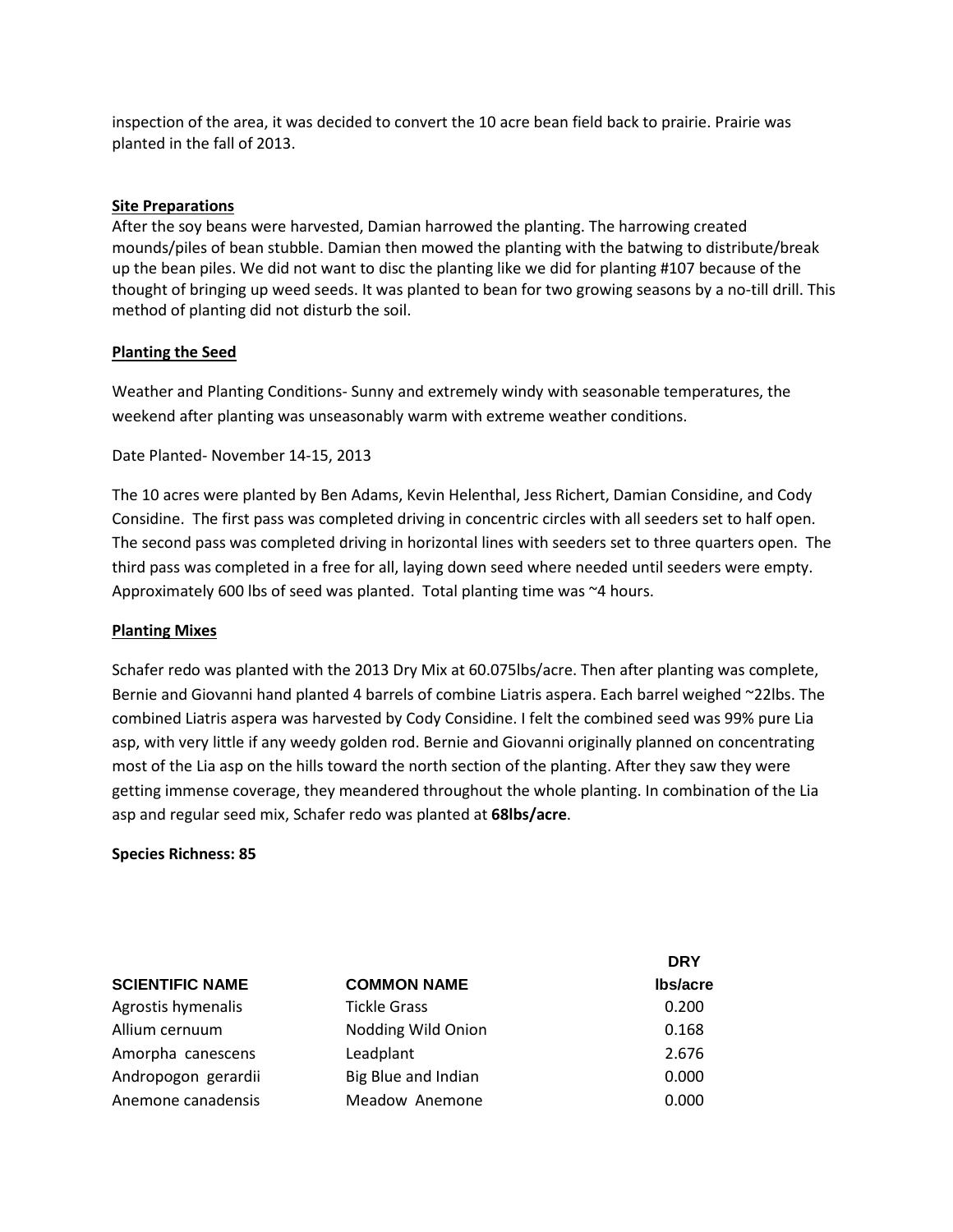| Anemone cylindrica             | Thimbleweed                     | 0.324  |
|--------------------------------|---------------------------------|--------|
| Anemone patens (Pulsatilla p.) | Pasque Flower                   | 0.000  |
| Antennaria neglecta            | <b>Field Cat's Foot</b>         | 0.100  |
| Antennaria plantaginifolia     | <b>Pussy Toes (Everlasting)</b> | 0.324  |
| Apocynum cannabinum (X         |                                 |        |
| medium)                        | Dogbane (Indian Hemp)           | 0.000  |
| Aristida longiseta             | 3 awn grass                     | 0.124  |
| Artemisia caudata (campestris) | <b>Beach Wormwood</b>           | 0.027  |
| Asclepias amplexicaulis        | Sand Milkweed                   | 0.000  |
| Asclepias tuberosa interior    | <b>Butterfly Weed</b>           | 0.000  |
| Asclepias verticillata         | <b>Whorled Milkweed</b>         | 0.078  |
| Asclepias viridiflora          | Short Green Milkweed            | 0.000  |
| Aster azureus                  |                                 |        |
| (oolentangiensis)              | Sky-blue Aster                  | 0.027  |
| Aster ericoides (prostratus)   | <b>Heath Aster</b>              | 0.868  |
| Aster linariifolius            | Stiff Aster (Flax-Leaved)       | 0.041  |
| Aster oblongifolius            | <b>Aromatic Aster</b>           | 0.027  |
| Aster ptarmicoides             | White Aster (Stiff Aster)       | 0.065  |
| Aster sericeus                 | <b>Silky Aster</b>              | 0.211  |
| Astragalus canadensis          | Canadian Milk Vetch             | 0.054  |
| Baptisia leucantha             | White Wild Indigo               | 2.270  |
| Baptisia leucophaea            | Cream Wild Indigo               | 0.892  |
| Bidens comosa (tripartia)      | Swamp Tickseed                  | 0.000  |
| Bouteloua curtipendula         | Side-Oats Grama                 | 0.270  |
| Carex medeii                   | Meads sedge                     | 0.000  |
| Castilleja sessiliflora<br>**  | Downy Yellow Painted Cup        | 0.108  |
| Ceanothus americanus           | New Jersey Tea                  | 0.016  |
| Chrysopsis camporum            |                                 |        |
| (Heterotheca)                  | <b>Golden Prairie Aster</b>     | 0.114  |
| Coreopsis lanceolata           | <b>Sand Coreopsis</b>           | 0.000  |
| Coreopsis palmata              | Prairie Coreopsis               | 1.378  |
| Coreopsis tripteris            | <b>Tall Coreopsis</b>           | 0.000  |
| Cyperus filiculmis             | <b>Slender Sand Sedge</b>       | 0.011  |
| Danthonia spictata             | Poverty Oat Grass               | 0.289  |
| Desmodium illinoense           | III. Tick Trefoil               | 0.054  |
| Dodecatheon meadia             | <b>Shooting Star</b>            | 0.319  |
| Echinacea pallida              | Pale Purple Coneflower          | 10.811 |
| Elymus canadensis              | Prairie Wild Rye                | 0.446  |
| Eragrostis spectabilis         | Purple Love Grass               | 0.027  |
| Erigeron strigosus             | Daisy Fleabane                  | 0.000  |
| Eryngium yuccifolium           | Rattlesnake Master              | 0.432  |
| Eupatorium perfoliatum         | <b>Boneset</b>                  | 0.000  |
| Euphorbia corollata            | <b>Flowering Spurge</b>         | 1.362  |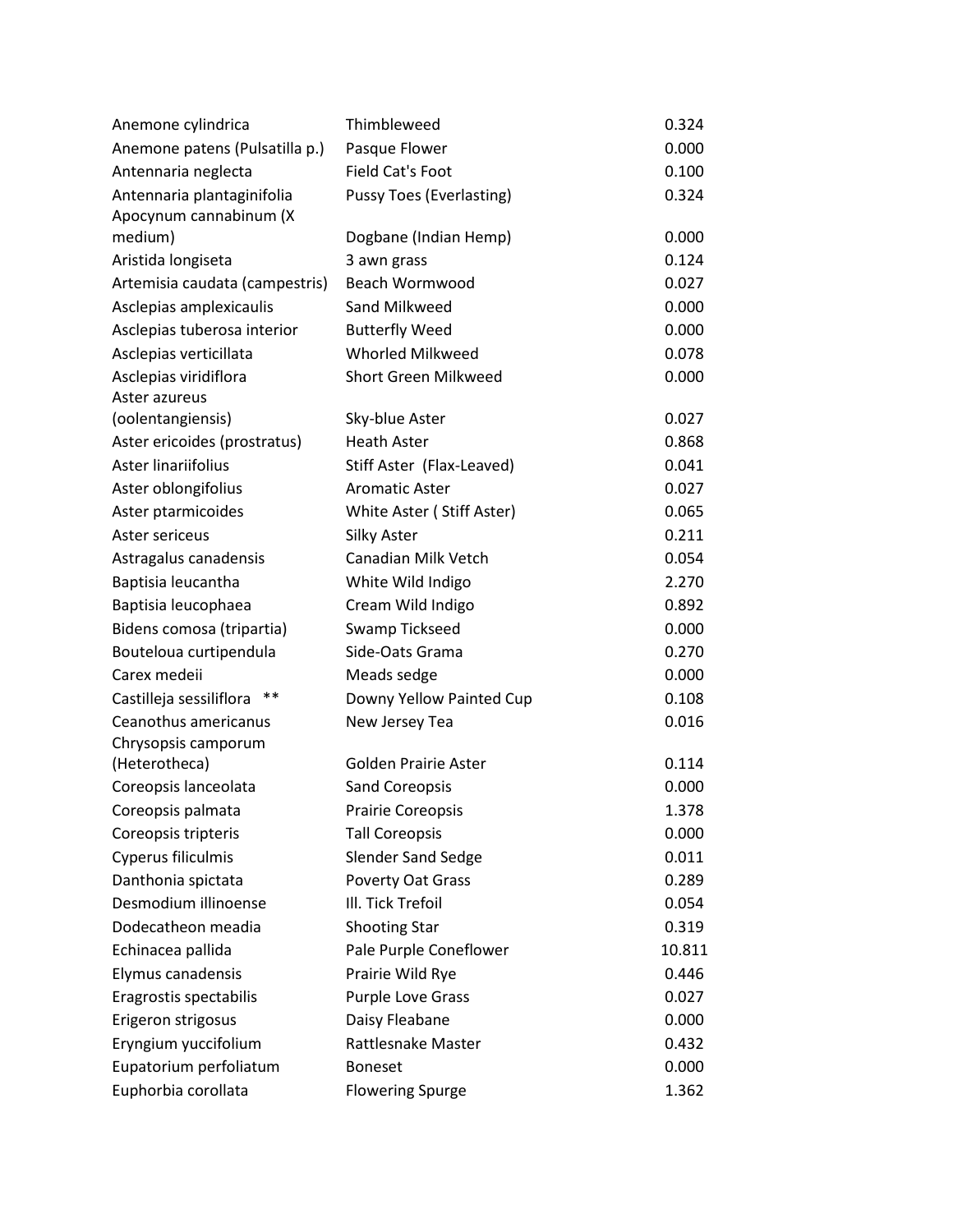| Gaura biennis pitcheri             |                                 |       |
|------------------------------------|---------------------------------|-------|
| (longiflora)                       | Common Gaura                    | 0.030 |
| Gentiana (alba) flavida            | <b>Cream Gentian</b>            | 0.432 |
| Gentiana purberulenta              | <b>Prairie Gentian</b>          | 0.000 |
|                                    | Sweet Everlasting (Old-Field    |       |
| Gnaphalium obtusifolium            | Balsam)                         | 0.070 |
|                                    | <b>Common Rockrose</b>          |       |
| Helianthemum canadense             | (Frostweed)                     | 0.000 |
| <b>Helianthus occidentalis</b>     | Western Sunflower; Naked S.     | 0.892 |
| Helianthus rigidus (laetiflorus)   | <b>Prairie Sunflower</b>        | 0.027 |
| Heliopsis helianthoides            | False Sunflower; " Ox-eye "     | 0.000 |
| Heuchera richardsonii grayana      | Rough Heuchera; Alum root       | 0.000 |
| Hieracium gronovii                 | Hairy Hawkweed                  | 0.008 |
| Juncus greenei                     | Greene's Rush                   | 0.424 |
| Juncus interior                    | <b>Inland Rush</b>              | 0.027 |
| Juncus tenuis                      | Path Rush                       | 0.054 |
| Koeleria cristata (macrantha)      | <b>Prairie June Grass</b>       | 1.784 |
| Krigia virginica                   | <b>Dwarf Dandelion</b>          | 0.000 |
| Kuhnia (Brickellia)                |                                 |       |
| eupatoroides corymbulosa           | <b>False Boneset</b>            | 0.622 |
| Lespedeza capitata --              | Round-headed Bush Clover        | 2.432 |
|                                    | Rough Blazing-star (Rough       |       |
| Liatris aspera                     | Gayfeather)                     | 4.432 |
| Liatris cylindracea                | Dwarf Blazingstar               | 0.062 |
|                                    | Tall Gayfeather; Prairie        |       |
| Liatris pycnostachya               | <b>Blazing Star</b>             | 0.649 |
|                                    | Fringed (Narrow-leaved)         |       |
| Lithospermum incisum               | Puccoon                         | 0.017 |
| Lobelia spicata                    | Pale-spike Lobelia              | 0.000 |
| Monarda fistulosa                  | Wild Bergamot                   | 0.027 |
| Oenothera biennis canescens        | <b>Common Evening Primrose</b>  | 0.000 |
| Oenothera clelandii                |                                 |       |
| (rhombipetala)                     | <b>Sand Evening Primrose</b>    | 0.000 |
| Onosmodium hispidissimum           | Marbleseed                      | 0.054 |
| Oxalis violacea                    | Violet Wood-sorrel              | 0.000 |
| Panicum leibergii                  | <b>Prairie Panic Grass</b>      | 0.005 |
| Panicum oligosanthes<br>scribneria | <b>Scribner's Panic Grass</b>   | 0.865 |
| Panicum villosissimum              | <b>White-Haired Panic Grass</b> | 0.027 |
|                                    | <b>Prairie Switch Grass</b>     | 0.000 |
| Panicum virgatum                   |                                 |       |
| Parthenium integrifolium           | Wild Quinine (Feverfew)         | 4.459 |
| Penstemon digitalis                | Foxglove Beardtongue            | 0.000 |
| Penstemon grandiflorus             | Large Flowered Beardtongue      | 0.000 |
| Penstemon hirsutus                 | Hairy Beard tongue              | 0.341 |
| Petalostemum (Dalea)               | <b>White Prairie Clover</b>     | 0.892 |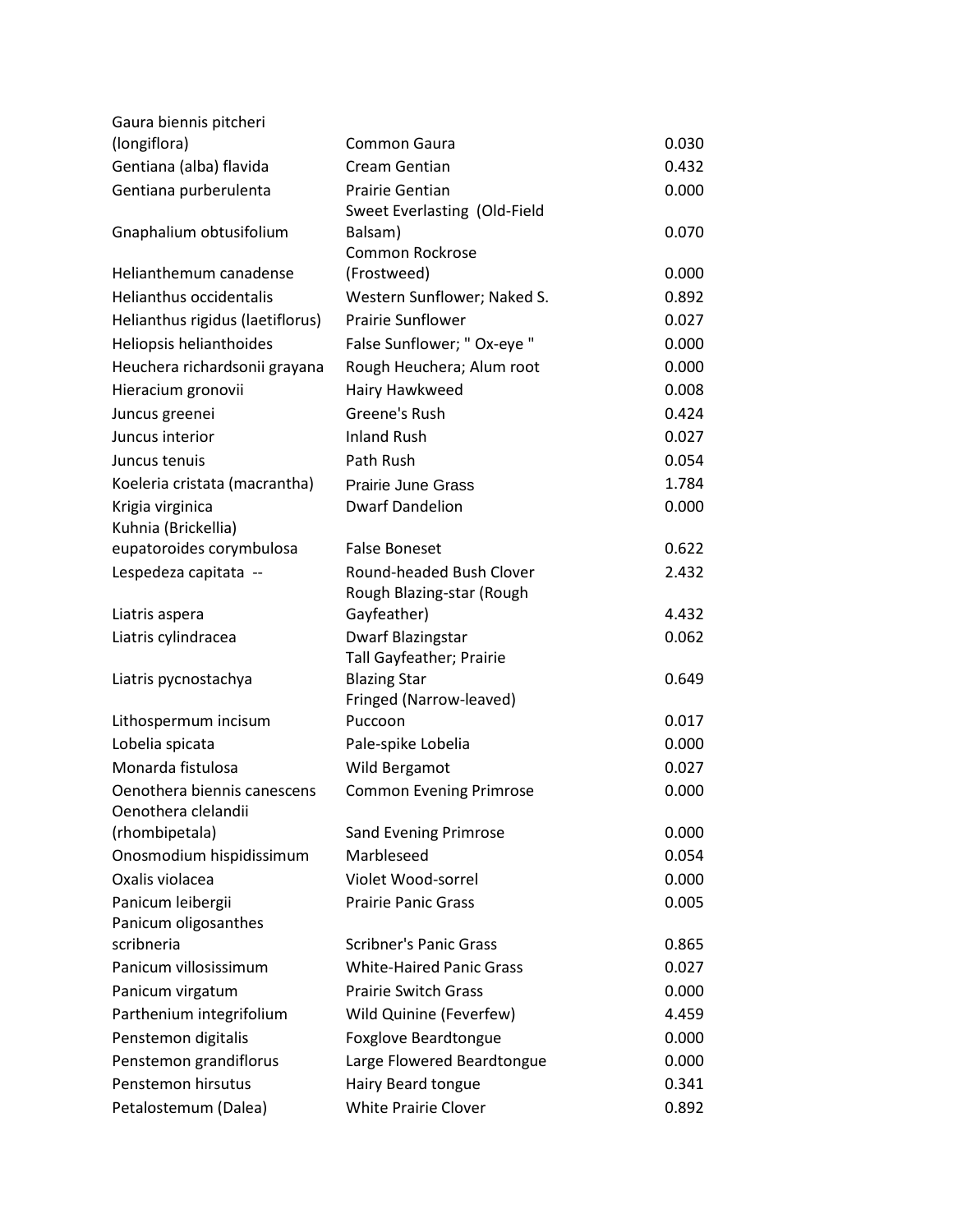| candidum                     |                               |       |
|------------------------------|-------------------------------|-------|
| Petalostemum (Dalea)         |                               |       |
| purpureum                    | <b>Purple Prairie Clover</b>  | 4.459 |
| Phlox bifida                 | Sand Phlox                    | 0.000 |
| Polygala polygama obtusata   | Purple Milkwort               | 0.000 |
| Polygala sanguinea           | <b>Field Milkwort</b>         | 0.000 |
| Polytaenia nuttallii         | Prairie Parsley               | 0.024 |
| Potentilla arguta            | Prairie Cinquefoil            | 0.003 |
|                              | Narrow-leaved Mountain        |       |
| Pycnanthemum tenuifolium     | Mint                          | 0.000 |
|                              | Mountain mint (Prairie        |       |
| Pycnanthemum virginianum     | Hyssop)                       | 0.027 |
| Ratibida pinnata             | Yellow Coneflower             | 0.000 |
| Rhus aromatica               | fragrant sumac                | 0.108 |
| Rosa carolina                | Pasture Rose                  | 0.892 |
| Rudbeckia hirta              | <b>Black-eyed Susan</b>       | 0.054 |
| Ruellia humilis              | Wild Petunia                  | 0.143 |
| Scutellaria parvula leonardi | <b>Small Skullcap</b>         | 0.000 |
| Senecio pauperculus          | <b>Balsam Ragwort</b>         | 0.022 |
| Silene antirrhina            | <b>Sleepy Catchfly</b>        | 0.005 |
| Silphium integrifolium       | Rosinweed                     | 0.000 |
| Silphium laciniatum          | Compass plant                 | 0.897 |
| Silphium perfoliatum         | Cup-plant                     | 0.000 |
| Silphium terebinthaceum      | <b>Prairie Dock</b>           | 0.054 |
| Sisyrinchium albidum         | Common Blue-eyed Grass        | 0.000 |
| Solidago (Euthamia)          |                               |       |
| graminifolia nuttallii       | <b>Grass-leaved Goldenrod</b> | 0.892 |
| Solidago missouriensis       |                               |       |
| fasciculata                  | Missouri Goldenrod            | 0.432 |
| Solidago nemoralis           | Gray Goldenrod; Oldfield      | 0.892 |
| Solidago rigida              | <b>Stiff Goldenrod</b>        | 0.000 |
| Solidago speciosa            | Showy Goldenrod               | 0.000 |
| Sporobolus heterolepis       | Prairie Dropseed              | 1.419 |
| Stipa spartea                | Porcupine Grass               | 0.022 |
| ***<br>Talinum rugospermum   | Sand Fameflower               | 0.000 |
| Tephrosia virginiana         | Goat's Rue                    | 1.784 |
| Tradescantia ohiensis        | Ohio Spiderwort               | 0.892 |
|                              | <b>Horse Gentian</b>          |       |
| Triosteum perfoliatum        | (Feverwort)(Tinker's Weed)    | 0.000 |
| Verbena stricta              | Hoary Vervain                 | 0.054 |
| Verbena urticifolia          | Hairy White Vervain           | 0.027 |
| Veronicastrum virginicum     | Culver's Root                 | 0.000 |
| Viola pedata lineariloba     | <b>Birdsfoot Violet</b>       | 0.000 |
| Viola pedatifida             | Prairie Violet                | 0.000 |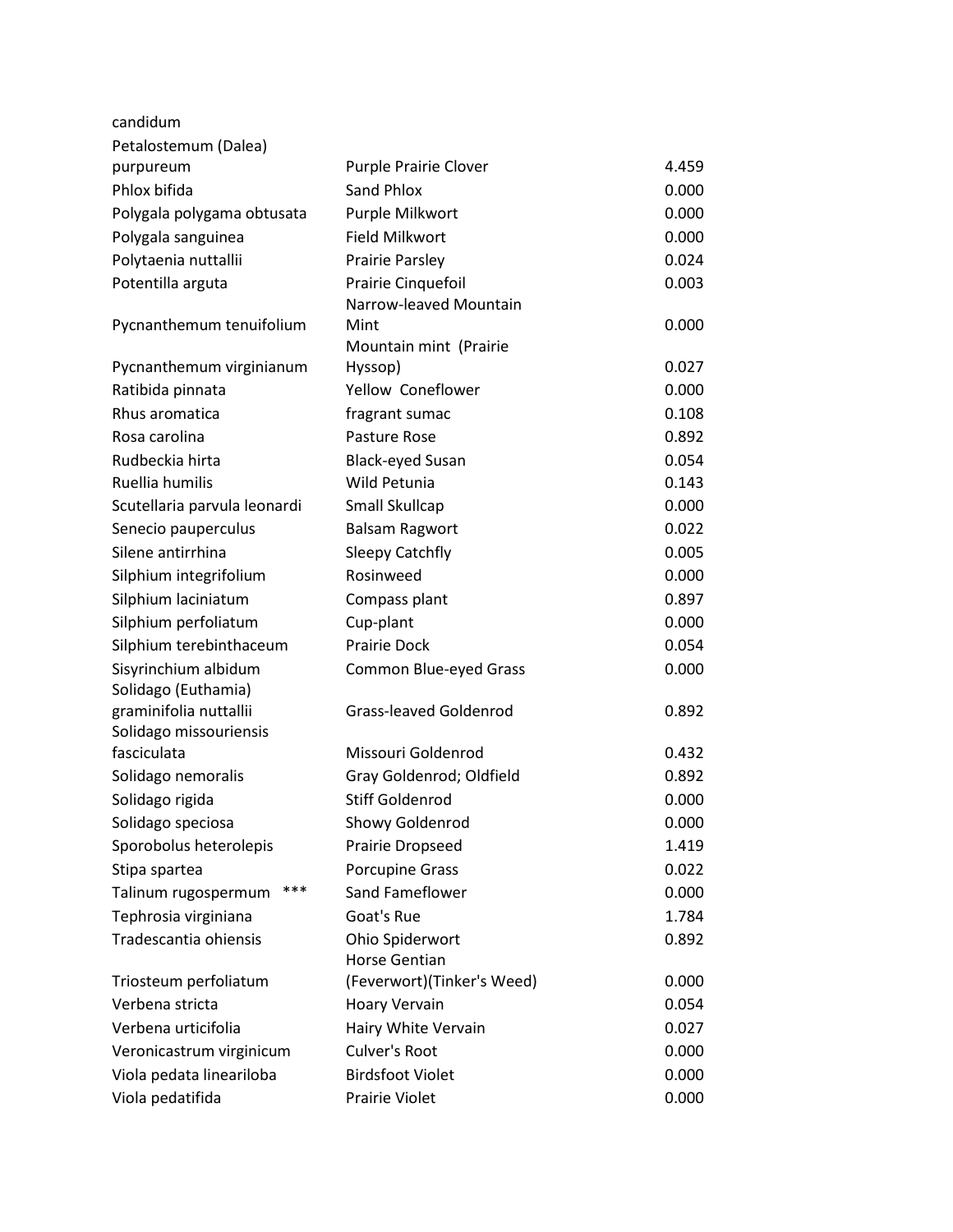| Viola sagittata                                           | Arrow-leaved violet        | 0.000  |
|-----------------------------------------------------------|----------------------------|--------|
| Wulfenia bullii *** (Besseya)                             | Kittentails                | 0.049  |
|                                                           | <b>Heart-leaved Meadow</b> |        |
| Zizia aptera                                              | Parsnip                    | 0.049  |
| Zizia aurea                                               | Golden Alexanders          | 0.000  |
|                                                           |                            | 0.000  |
|                                                           |                            | 0.000  |
|                                                           |                            | 0.000  |
| <b>ODD MIXES</b>                                          | 0.000                      |        |
| mo gr grass leaved gr oldfield                            | 0.000                      |        |
| Aster mix: smooth, sky blue                               | 0.514                      |        |
| Little blue with cut stems no pure seed in 2012 and 2013  | 2.795                      |        |
| prairie coreopsis and w sunflower                         | 0.170                      |        |
| bicnells sedge and Sally's sedgemeadow crew mistake mixed |                            |        |
| them together                                             | 0.892                      |        |
|                                                           |                            |        |
| <b>TOTAL Pounds/Acre</b>                                  |                            | 60.075 |

The excel spreadsheet where this list was copied from is found T:\Nachusa Project\Stewardship\PLANTING HISTORIES & INVENTORIES\Planting 108 Schafer Redo Crew 2013. The total species diversity is not completely reflected in the spreadsheet. See the section before the long list species for the most accurate amount of species that were planted in the planting. There was numerous times where we combined several species into one mix.